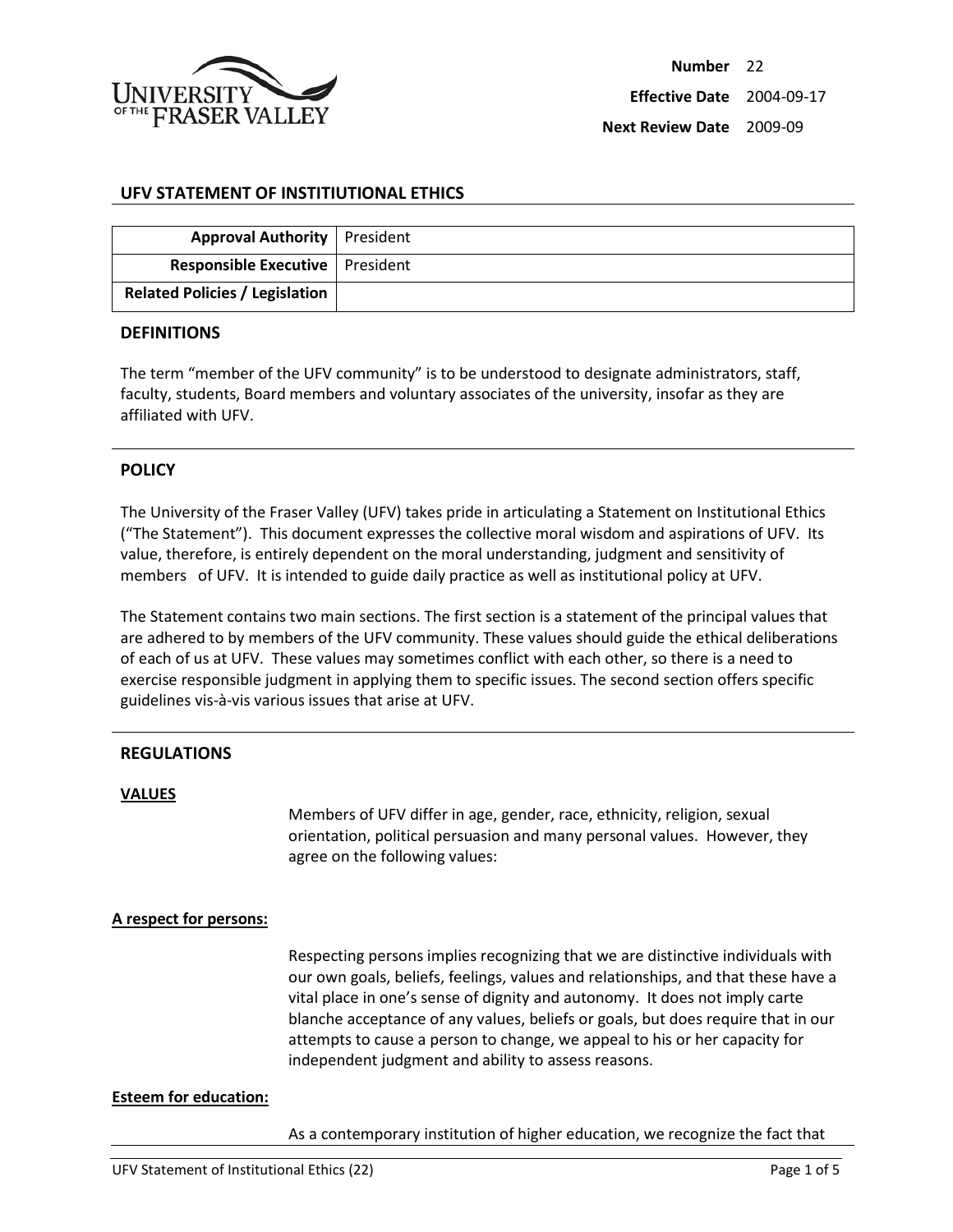people come to UFV for a variety of reasons. But underlying all their purposes is a common one: an appreciation of the value of learning, of acquiring and increasing knowledge, of making the world a better place in which to live, of appreciating and creating works of beauty.

### **Collegiality and individual responsibility:**

Members of UFV are individually accountable for their activities, but they also acknowledge a deep interdependence with others in achieving their goals. Consequently, we are co-operative, consultative and ultimately supportive of one another in our activities at UFV.

### **Concern for the personal development of each member of the UFV community:**

Members of UFV are concerned for the personal development and general wellbeing of other members of the community. We support the legitimate educational and professional development of each member of the UFV community. We attempt to be inclusive in our teaching methods and curricula, and we strive to enable opportunities for professional and personal growth.

### **Non-maleficence:**

At UFV every effort is taken to avoid actions and policies that cause unnecessary harm to others. Violence, abusive language, and wilful damage to property are disapproved of in the strongest possible terms. We strive to maintain an institution that is free of the harmful effects of racism, sexism and other forms of bigotry. If undue suffering has occurred, wherever possible we attempt to redress the harm. Further, we look very unfavourably on exploitation in all its forms.

### **Fairness:**

Members of UFV strive to be fair in their dealings with others, especially where rewards and punishments are assigned. This includes student grades and reference letters, faculty and staff evaluations, and scholarships and awards. Criteria for rewards and punishments are to be clearly articulated, and the processes for administering rewards and punishments should be as transparent as possible. Relevant reasons should be given for one's judgments. Furthermore, fairness requires that no one's work be exploited; where someone has made a clear contribution to one's work, one will acknowledge that contribution appropriately.

### **Honesty and Openness:**

At UFV we can expect others to respect the value of truthfulness. This includes intellectual honesty as well as honesty in our relations with colleagues, subordinates and supervisors.

### **Freedom:**

Members of UFV have academic and artistic freedom, which includes the freedom to investigate controversial views, to hold unpopular positions on controversial issues, and to present in class and in the wider community one's controversial views. Members of UFV have a positive duty to ensure that our institution encourages students, faculty, staff and administrators to use their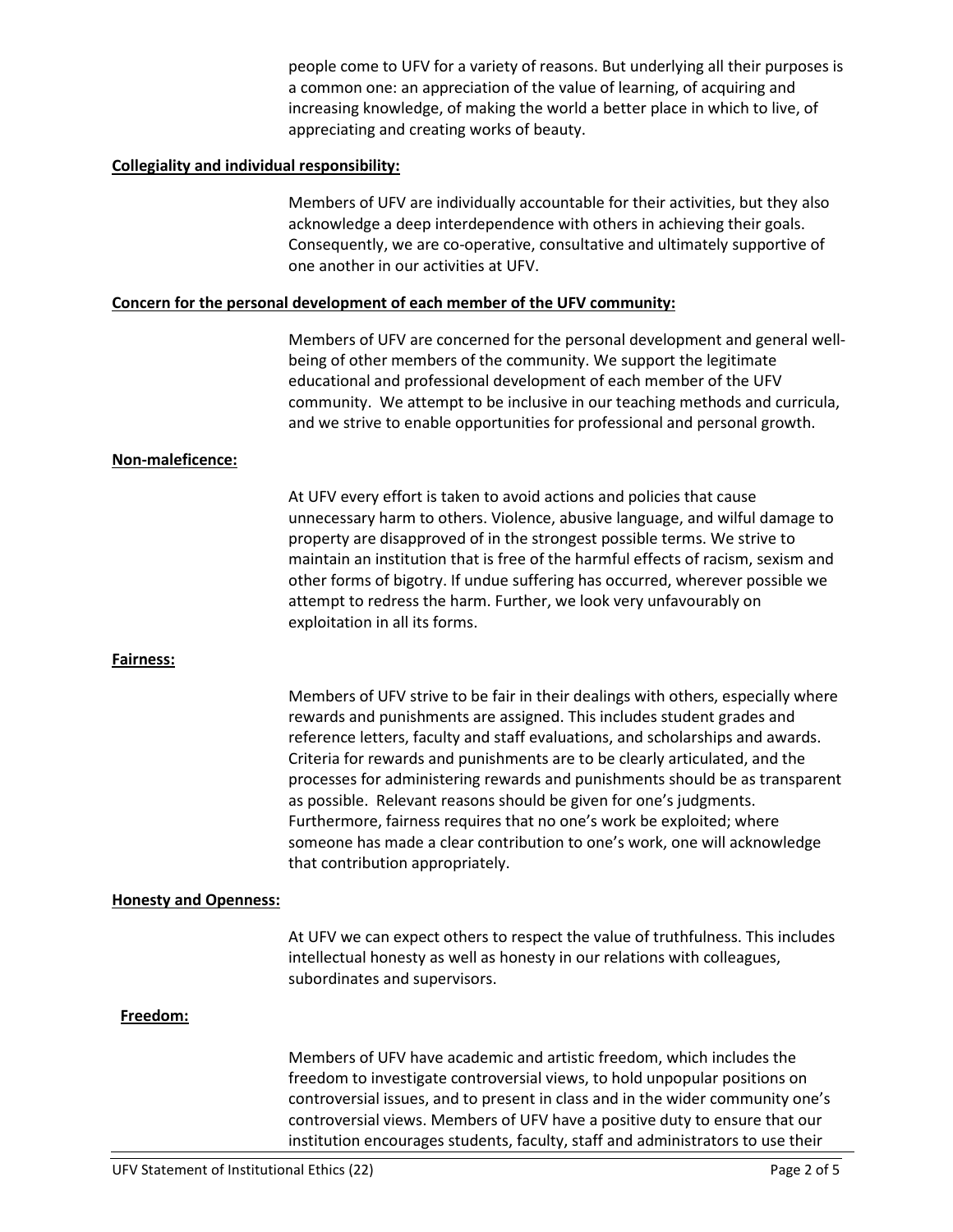own best judgement in choosing what to investigate and in the pursuit of truth within their investigations. Students, in particular, have a right to be free from indoctrination and other forms of miseducation that fail to respect the autonomy of the student.

### **ISSUES**

### **Access:**

UFV endeavors to provide equal access to educational opportunities for all students by knowing about and being sensitive to the various barriers that can limit an individual's opportunities for educational growth, by being informed regarding the resources and supports available to students, and through advocacy of the issue of equal opportunity for education.

## **Confidentiality:**

Members of the UFV community respect the privacy of others. They will not unreasonably disclose information with which they have been entrusted in the performance of their duties. In general, personal information is to be disclosed only for authorized purposes consistent with the purpose or reason for which the information was obtained or with the consent of the relevant individual. However, if disclosure of information will prevent serious harm to an individual or malicious damage to property, then the information may be disclosed to appropriate authorities, subject to the limitations imposed by the member's professional code of ethics.

### **Conflict of Interest and Dual Relationships:**

Members of UFV avoid entering into dual relationships that compromise their responsibilities to the institution and other UFV members. Members further recognize the responsibilities of being in a position of relatively greater power than another individual, and do not exploit such positions for personal gain.

## **Conflict Resolution:**

Members of the UFV community recognize the inevitability of personal and professional conflicts with other members and the impact that these conflicts may have on seemingly uninvolved students and colleagues. In recognition of these dynamics, members of the UFV community embrace the responsibility to respond to these conflicts in positive and professional ways.

### **Conflict with the code of ethics of a member's professional association:**

In the event that a member's professional life is governed by the code of ethics of a professional association, the member will attempt to satisfy the guidelines of both the profession's code and this Statement. If this is not possible, then the individual shall adhere to the code of ethics of the professional association.

## **Controversial Issues:**

Controversial and sensitive issues are not to be avoided, but ought to be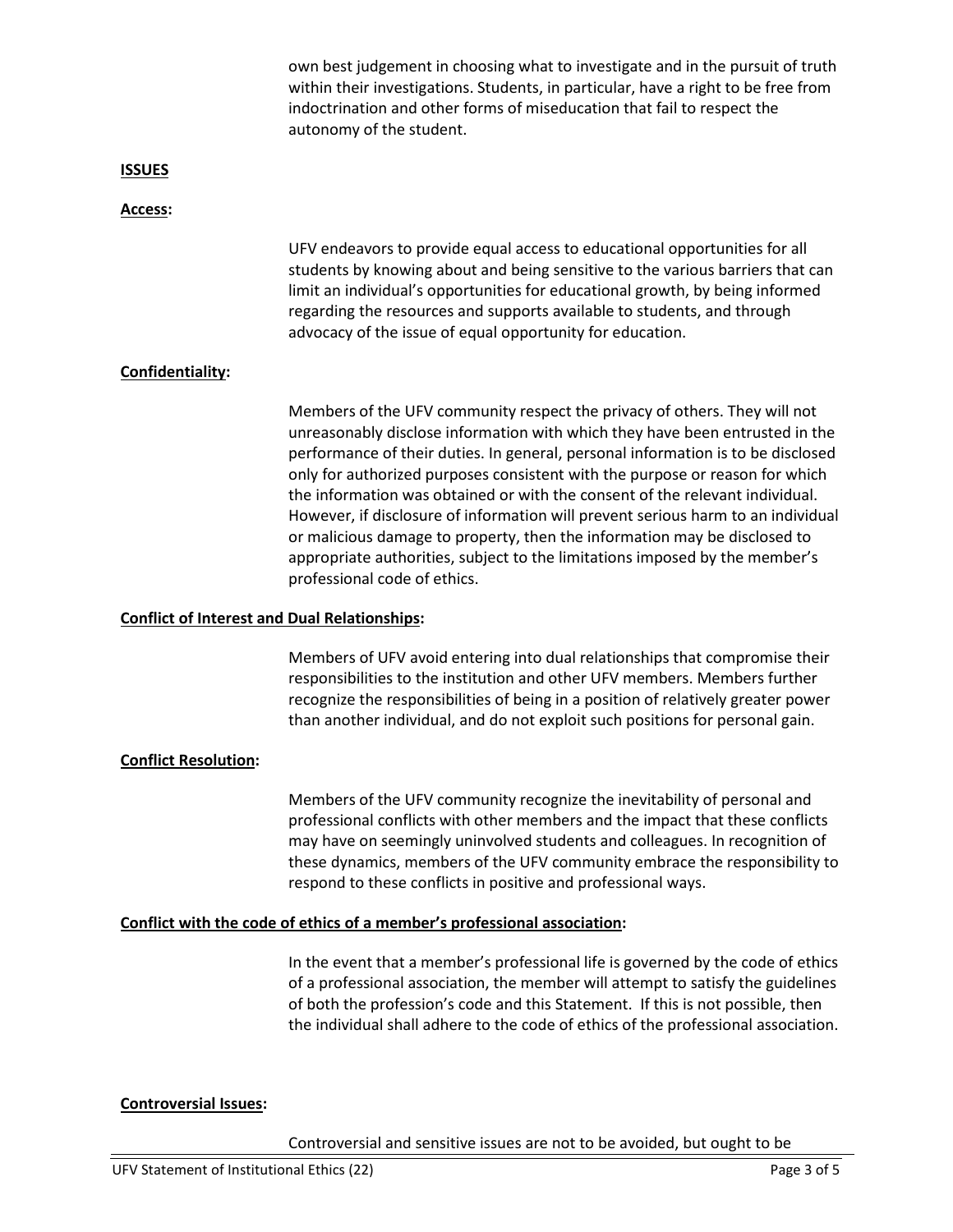addressed rationally and in a manner that respects the beliefs and feelings of other people. Consequently, such discussions ought to encourage listening carefully to diverse views, the judicious consideration of evidence and argument, and the active search for good reasons for one's own and others' positions. As much as possible, the development of capacities for critical, imaginative and constructive thought ought to be promoted.

# **University Citizenship:**

The mission of the University of the Fraser Valley can only be met through the collaborative efforts of a wide range of people, including professional administrators, Board members, community volunteers, faculty, staff and students. Through its policies and practices, UFV encourages each member to be involved in the governance of the institution. Further, each member of UFV contributes to the administrative, intellectual, athletic, artistic and social organizations and committees constitutive of UFV according to her or his abilities, aptitudes, and talents.

## **APPENDICES**

## **Terms of Reference**

The Institutional Ethics Committee of UFV reports jointly to the Senate and to the President of UFV. The committee has the following responsibilities:

- 1. To encourage the application of the UFV Statement on Institutional and Instructional Ethics throughout the UFV community.
- 2. To co-ordinate the efforts of departments and offices in developing ethical guidelines specific to its own responsibilities.
- 3. To provide venues (forums, a web site, presentations, etc.) for on-going discussion, interpretation and review of the UFV Statement on Institutional and Instructional Ethics.
- 4. To provide resources and venues for the discussion of ethical issues in institutions of higher education.
- 5. To suggest to the Senate revisions of the statement as appropriate.
- 6. To report regularly to the Senate and to the President.

Each appointment to the committee will be for two years, with 50% of the members to be appointed each year. Appointments to all positions will be made through an election held by the Senate secretary, with the following exceptions: the Senate representative, who is appointed by the Senate, the administrator, who is appointed by the President, one member at large, who is appointed at the discretion of the President. In the case where no student nominations are received, the SUS will appoint the student members.

Representation: The Committee will include:

- 1 faculty member from the Faculty of Arts
- 1 faculty member from the Faculty of Science
- 1 faculty member from the Faculty of Professional Studies
- 1 faculty member from the Faculty of Trades and Technology
- 2 students